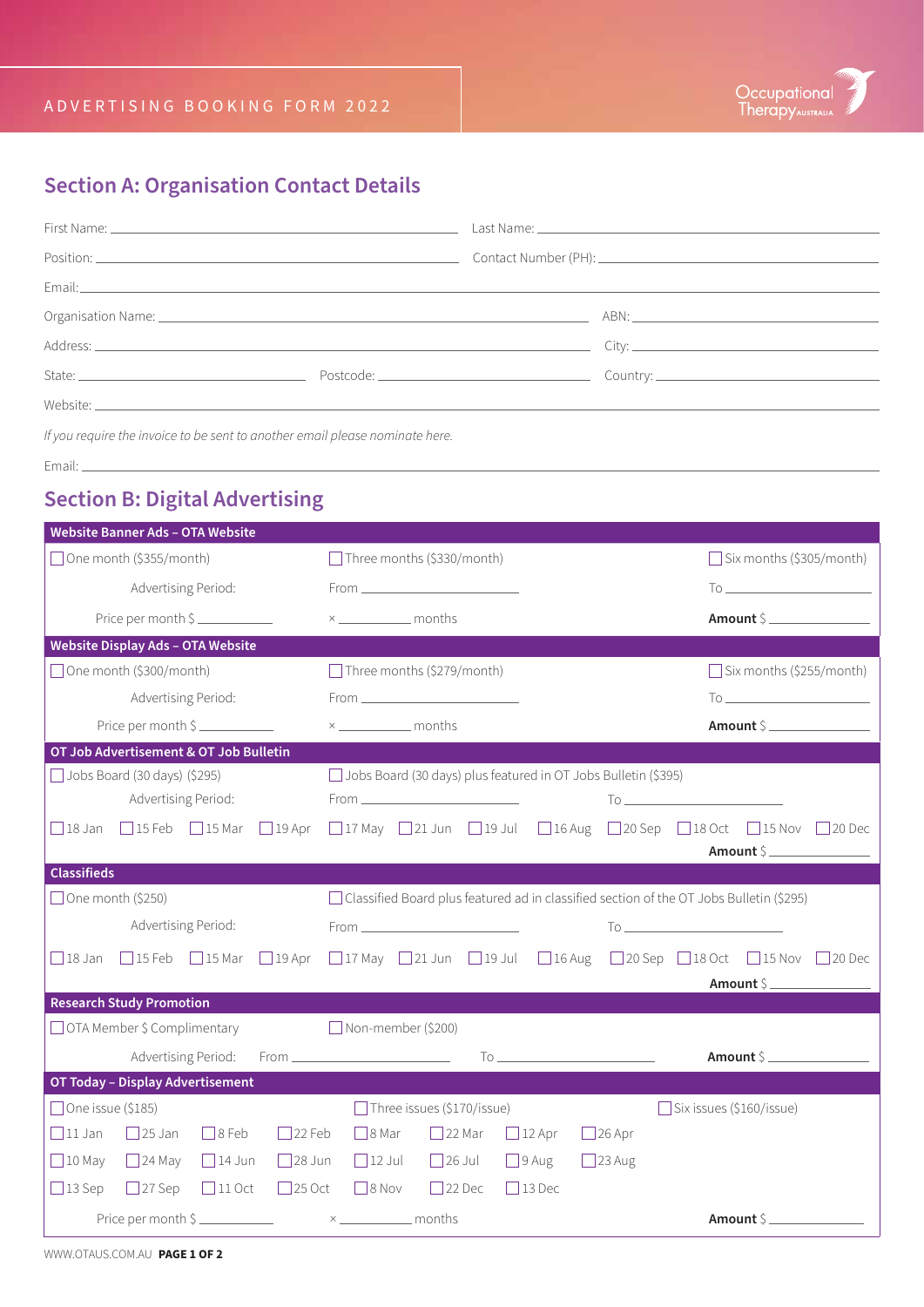| <b>CPD Bulletin - Display Advertisement</b> |                                                                 |  |  |  |                                   |  |  |                                                                                                                                                |
|---------------------------------------------|-----------------------------------------------------------------|--|--|--|-----------------------------------|--|--|------------------------------------------------------------------------------------------------------------------------------------------------|
| $\Box$ One issue (\$365)                    |                                                                 |  |  |  | $\Box$ Three issues (\$340/issue) |  |  | Six issues (\$315/issue)                                                                                                                       |
|                                             |                                                                 |  |  |  |                                   |  |  | $\Box$ I Feb $\Box$ 1 Mar $\Box$ 5 Apr $\Box$ 3 May $\Box$ 7 Jun $\Box$ 5 Jul $\Box$ 2 Aug $\Box$ 6 Sep $\Box$ 4 Oct $\Box$ 1 Nov $\Box$ 6 Dec |
|                                             | Price per issue \$: $\frac{3}{2}$ $\times$ $\frac{3}{2}$ issues |  |  |  |                                   |  |  | Amount S                                                                                                                                       |
|                                             |                                                                 |  |  |  | SECTION B TOTAL \$                |  |  |                                                                                                                                                |

### **Section C: Print Advertising**

| <b>Advertisement - Connections Magazine</b>                                                                                                                                                                                                                                                                       |                                                    |                                    |  |  |  |  |
|-------------------------------------------------------------------------------------------------------------------------------------------------------------------------------------------------------------------------------------------------------------------------------------------------------------------|----------------------------------------------------|------------------------------------|--|--|--|--|
| Type (page size) $\frac{1}{2}$ $\frac{1}{2}$ $\frac{1}{2}$ $\frac{1}{2}$ $\frac{1}{2}$ $\frac{1}{2}$ $\frac{1}{2}$ $\frac{1}{2}$ $\frac{1}{2}$ $\frac{1}{2}$ $\frac{1}{2}$ $\frac{1}{2}$ $\frac{1}{2}$ $\frac{1}{2}$ $\frac{1}{2}$ $\frac{1}{2}$ $\frac{1}{2}$ $\frac{1}{2}$ $\frac{1}{2}$ $\frac{1}{2}$ $\frac{$ | Editions 2022: △ Autumn △ Winter △ Spring △ Summer |                                    |  |  |  |  |
| Price per issue \$: $\frac{3}{2}$ $\times$ $\frac{3}{2}$ issues                                                                                                                                                                                                                                                   |                                                    | Amount S                           |  |  |  |  |
| $\Box$ I will require artwork design for the advertisement (to be quoted separately)                                                                                                                                                                                                                              |                                                    |                                    |  |  |  |  |
| <b>Insert Flyer - Connections Magazine</b>                                                                                                                                                                                                                                                                        |                                                    |                                    |  |  |  |  |
| Standard insert as outlined in specifications. Custom quote available.                                                                                                                                                                                                                                            |                                                    |                                    |  |  |  |  |
| □ One issue (\$5,000)                                                                                                                                                                                                                                                                                             | $\Box$ Two issues (\$4,625/issue)                  | $\Box$ Four issues (\$4,250/issue) |  |  |  |  |
| Price per issue \$: $\frac{3!}{2!}$ $\times$ $\frac{3!}{2!}$ issues                                                                                                                                                                                                                                               |                                                    | Amount \$                          |  |  |  |  |
| <b>Advertorial - Connections Magazine</b>                                                                                                                                                                                                                                                                         |                                                    |                                    |  |  |  |  |
| $\Box$ Single page (\$1,750)                                                                                                                                                                                                                                                                                      | Double page $(52,500)$                             |                                    |  |  |  |  |
| Editions 2022: △ Autumn △ Winter △ Spring △ Summer                                                                                                                                                                                                                                                                |                                                    | Amount S                           |  |  |  |  |
|                                                                                                                                                                                                                                                                                                                   | SECTION C TOTAL \$                                 |                                    |  |  |  |  |

### **Booking and Payment Authority**

#### **Booking Total (insert totals for each section below)**

|                       | Section B Total \$                                                                                                                                                                                                                                                   |                                              |             |
|-----------------------|----------------------------------------------------------------------------------------------------------------------------------------------------------------------------------------------------------------------------------------------------------------------|----------------------------------------------|-------------|
|                       |                                                                                                                                                                                                                                                                      | Apply Discount Code ________________________ |             |
| <b>Payment Method</b> | Please contact the business development team if you wish to discuss a payment plan.<br>Note: credit card payments greater than \$1,000 will incur a 2% merchant fee                                                                                                  |                                              |             |
|                       | □ Credit Card □ Visa □ MasterCard □ AMEX                                                                                                                                                                                                                             |                                              |             |
|                       |                                                                                                                                                                                                                                                                      |                                              |             |
|                       | Expiry date $\frac{1}{\sqrt{2\pi}}$ CW number $\frac{1}{\sqrt{2\pi}}$                                                                                                                                                                                                |                                              |             |
|                       |                                                                                                                                                                                                                                                                      |                                              |             |
|                       |                                                                                                                                                                                                                                                                      |                                              |             |
|                       | □ EFT Bank Transfer (Invoice to be issued; payment details will be provided on your tax invoice)                                                                                                                                                                     |                                              |             |
|                       | <b>Authority and Declaration</b>                                                                                                                                                                                                                                     |                                              |             |
|                       | $\Box$ I have read and agree to the booking terms and conditions on page 17.                                                                                                                                                                                         |                                              |             |
|                       | Signature: $\frac{1}{2}$ Signature: $\frac{1}{2}$ Signature: $\frac{1}{2}$ Signature: $\frac{1}{2}$ Signature: $\frac{1}{2}$ Signature: $\frac{1}{2}$ Signature: $\frac{1}{2}$ Signature: $\frac{1}{2}$ Signature: $\frac{1}{2}$ Signature: $\frac{1}{2}$ Signature: |                                              |             |
|                       | Please complete this form and return to:                                                                                                                                                                                                                             |                                              | <b>TANK</b> |

**Conference, Events and Business Development Team** Occupational Therapy Australia

Email advertising@otaus.com.au Ph 1300 682 878